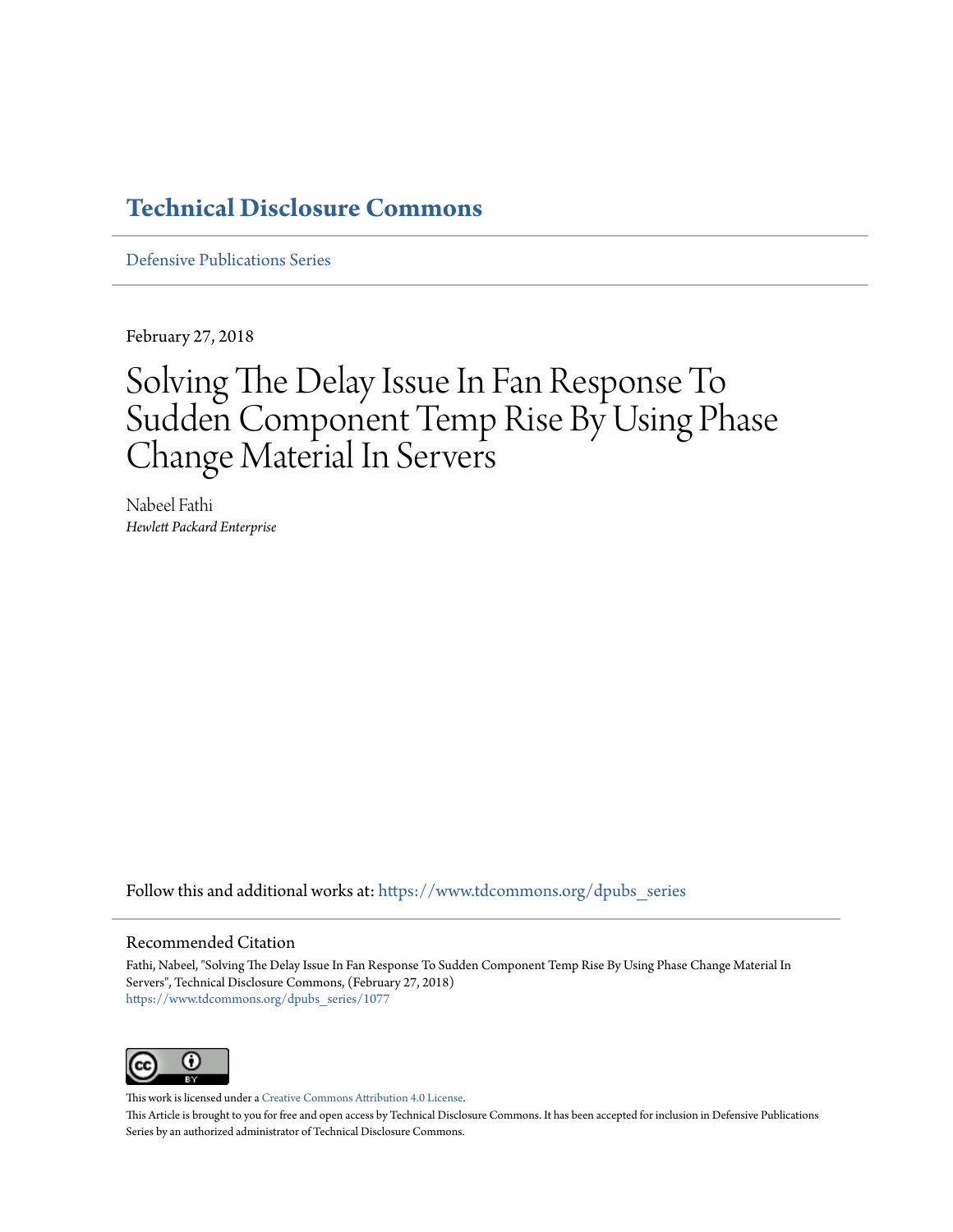# **SOLVING THE DELAY ISSUE IN FAN RESPONSE TO SUDDEN COMPONENT TEMP RISE BY USING PHASE CHANGE MATERIAL IN SERVERS**

#### **Abstract**

This patent suggest to add a transient thermal solution to the existing steady state solution. The suggested transient thermal solution is a phase change material heat sink (PCM HS) to be added to the existing heat sink (assuming an air-cooled heat sink is already in place). A heat pipe to be utilized to connect the PCM HS to the existing heat sink. The heat pipe should have the capacity to transfer the max amount of heat dissipated by the component. The PCM heatsink contain PCM between its fins, and it is sealed to prevent leakage. When sudden power increase is experienced the heat will be transferred through the heat pipe to the PCM HS to be absorbed by the PCM, causing an instant melting of the PCM and preventing a steep rise in component temperature giving the fans more time to gain control of the temperature.

### **Introduction**

In typical servers, components are cooled by system fans. The system fans speed is driven by ambient and components temperatures. Some components may have a sudden power increase, due to high data processing load, which will result in increasing components temperatures. This temperature rise drives the fans to increase their speed in order to stop the component temperature from rising beyond its max thermal limit. However in many cases the fans experience a delay in response resulting in the components to exceed their thermal limit for a short period of time.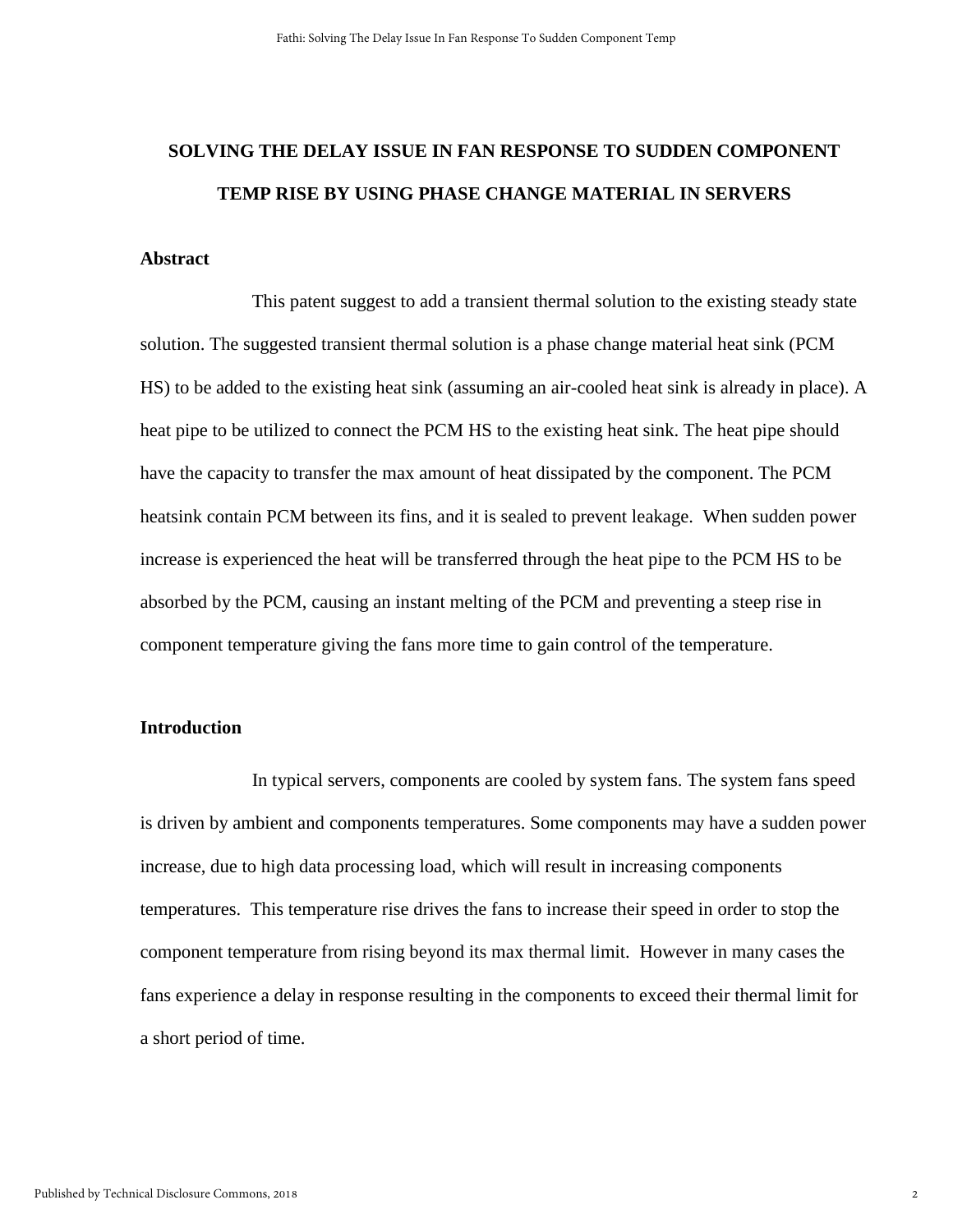A good example for such situation is some of the thermally challenging CPU's, even though some systems do have thermally sufficient steady state solution to cool the CPU's (for example appropriate heatsink and fan(s)) they might reach throttling point before fans react properly. The delay in fan(s) response might be associated with the following:

- 1. Frequency temperature is collected. Sensors are set up to scan and report the temperature a fixed time period (for example one second). This time period can be long for some challenging components.
- 2. Slow reaction of the management firmware that is driving the fans.
- 3. Mechanical lag of the fans due to the mass of the rotating parts.

If CPU thermal limit is reached, its performance will be reduced, and customers do not want this lost performance, even for a short period, which is addressed by this patent.

#### **Solution:**

This patent suggest to add a transient thermal solution to the existing steady state solution. The suggested transient thermal solution is a Phase Change Material Heat Sink (PCMHS) to be added to the existing heat sink (assuming an air-cooled heat sink is already in place). A heat pipe(s) is to be used to connect the PCM HS to the existing heat sink. The heat pipe should be designed in a way to have the capacity to transfer the max amount of heat dissipated by the component. The PCMHS contains PCM between its fins, and it is sealed to prevent PCM leakage. See figure 1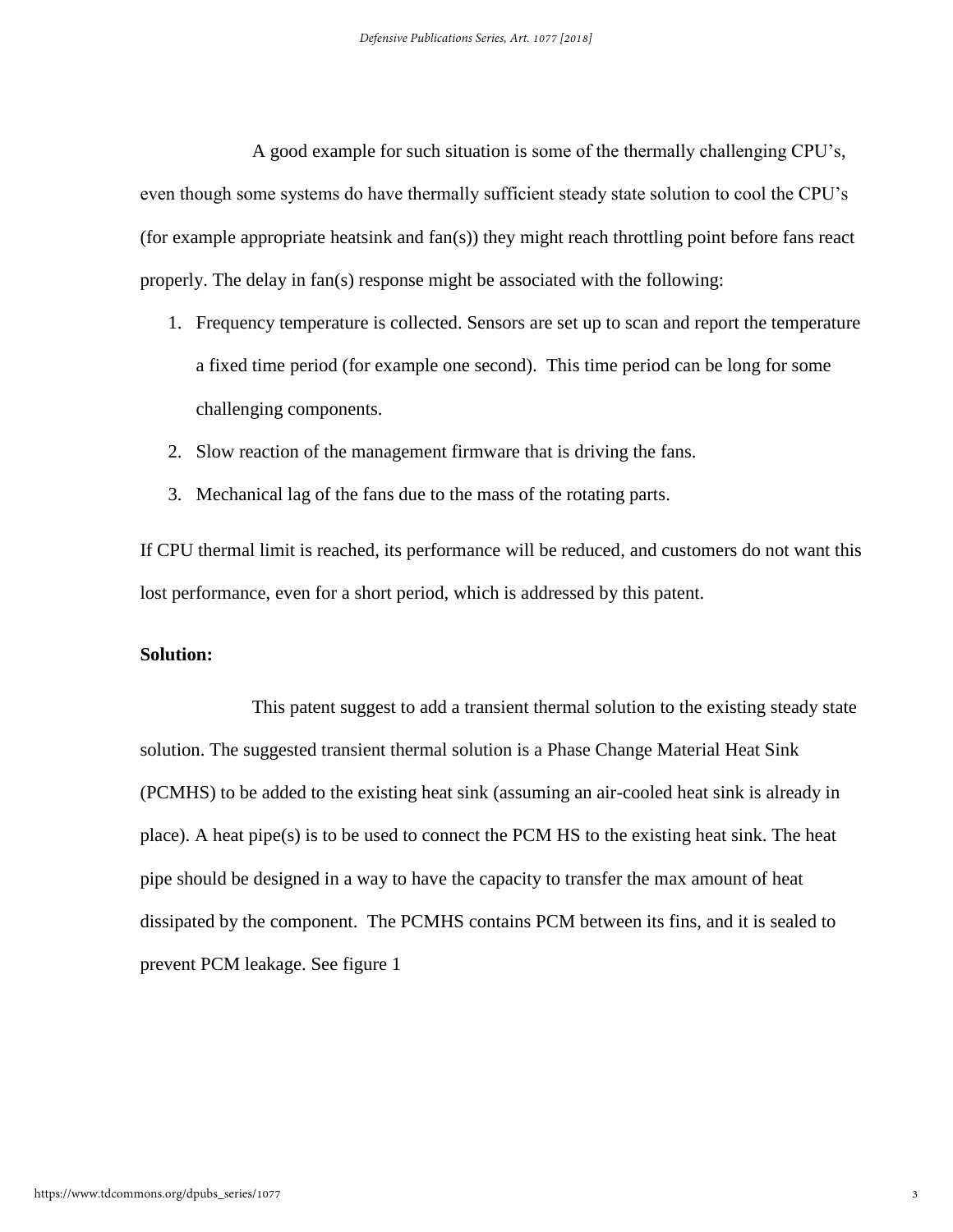

When sudden component power increase is experienced the heat will be transferred through the heat pipe to the PCMHS and absorbed by the PCM, causing an instant melting of the PCM and preventing a steep rise in component temperature giving the fans more time to gain control of the temperature.

The amount of time delay of the temperature rise depends on the amount of PCM in grams, for example a component dissipating 50W, using 10 grams of the PCM65-P $^{(1)}$  (which has latent heat of  $200 \text{ J/g}$ :

Total heat required to melt the PCM is  $200 \text{ J/g} \cdot 10 \text{ g} = 2000 \text{ J}$ 

Time to melt the PCM =  $2000$  J /  $50W = 40$  s

The temperature of the component will rise steeply after all the PCM has melted, therefore the **more grams of PCM is the slower temperature rise**.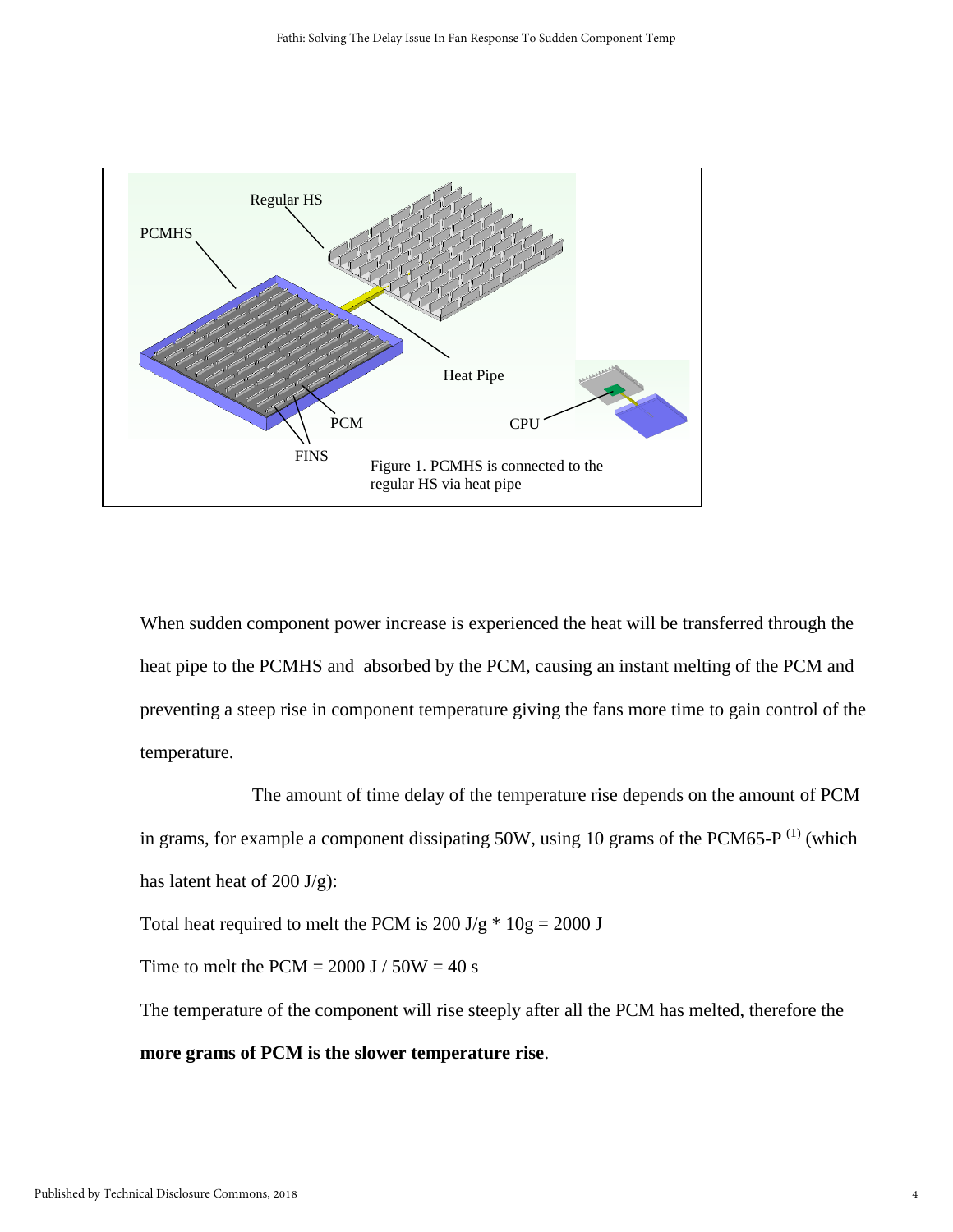The PCM HS fin pitch is to be optimized to have a good contact between the HS and PCM, yet to include the most quantity of the PCM. During PCM selection it should be insured that its melting temperature is lower than the spec temperature of the component. It is not necessary for the PCM HS to be located in the air flow for cooling.

#### **Other Designs that attempt to achieve same result**

Other companies have used power sense capability to proactively drive fan speeds.

#### **Experimentation and Data**

Several experiments were performed to investigate the effectiveness of the PCM on the CPU temperate rise when sudden power increase is experienced. A thermal test vehicle CPU was used. Two different configurations were tested, in the first configuration the PCMHS was installed directly on the CPU (Fig.2), and in the second configuration a regular (none PCMHS) was installed on the CPU, while two PCM HS's where connected to the regular HS through heat pipes (Fig.3). PCMHS's were stuffed with PCM65. The CPU temperature was collected by thermocouples.

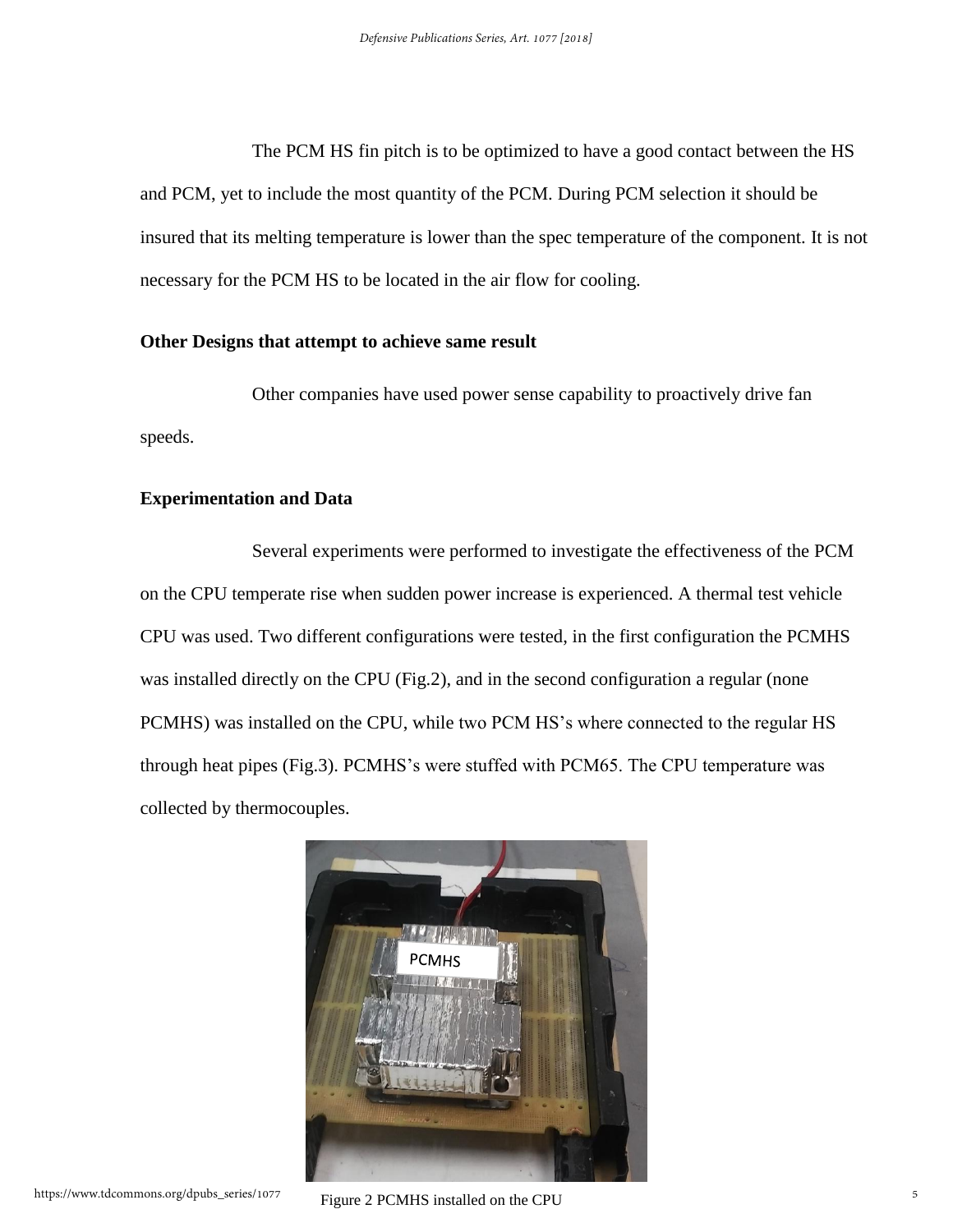

Figure 3 regular HS is installed on the CPU, while 2 PCMHS are connected to the regular HS via heat pipes

## **Result**

The existence of PCM delayed the CPU temperature to reach the spec's when a sudden power increase was applied. See graphs 1, and 2. In real applications this delay in component temp rise will give the fans the time to catch up and control the temperature, thus prevent reduced performance.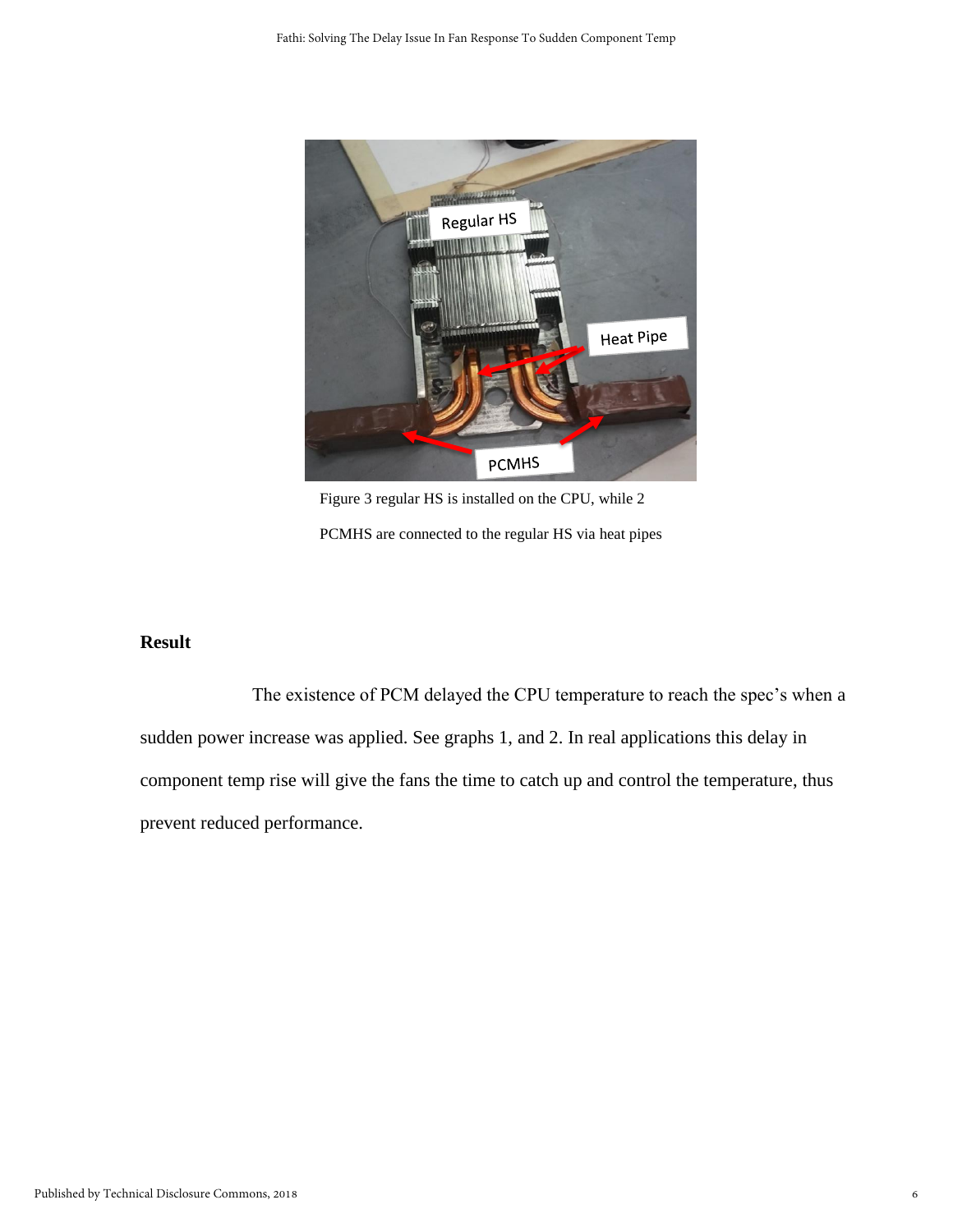

Graph 1: CPU temp reaching specs is delayed when using PCM. PCMHS is installed on the CPU. CPU power is 60W.



Graph 2: CPU temp reaching specs is delayed when using PCM. PCMHS's are connected to the regular HS via heat pipes. CPU power is 160W.

(1) CM65-P ( Hydrotreated Paraffin)- provided by Microtek laboratories, inc